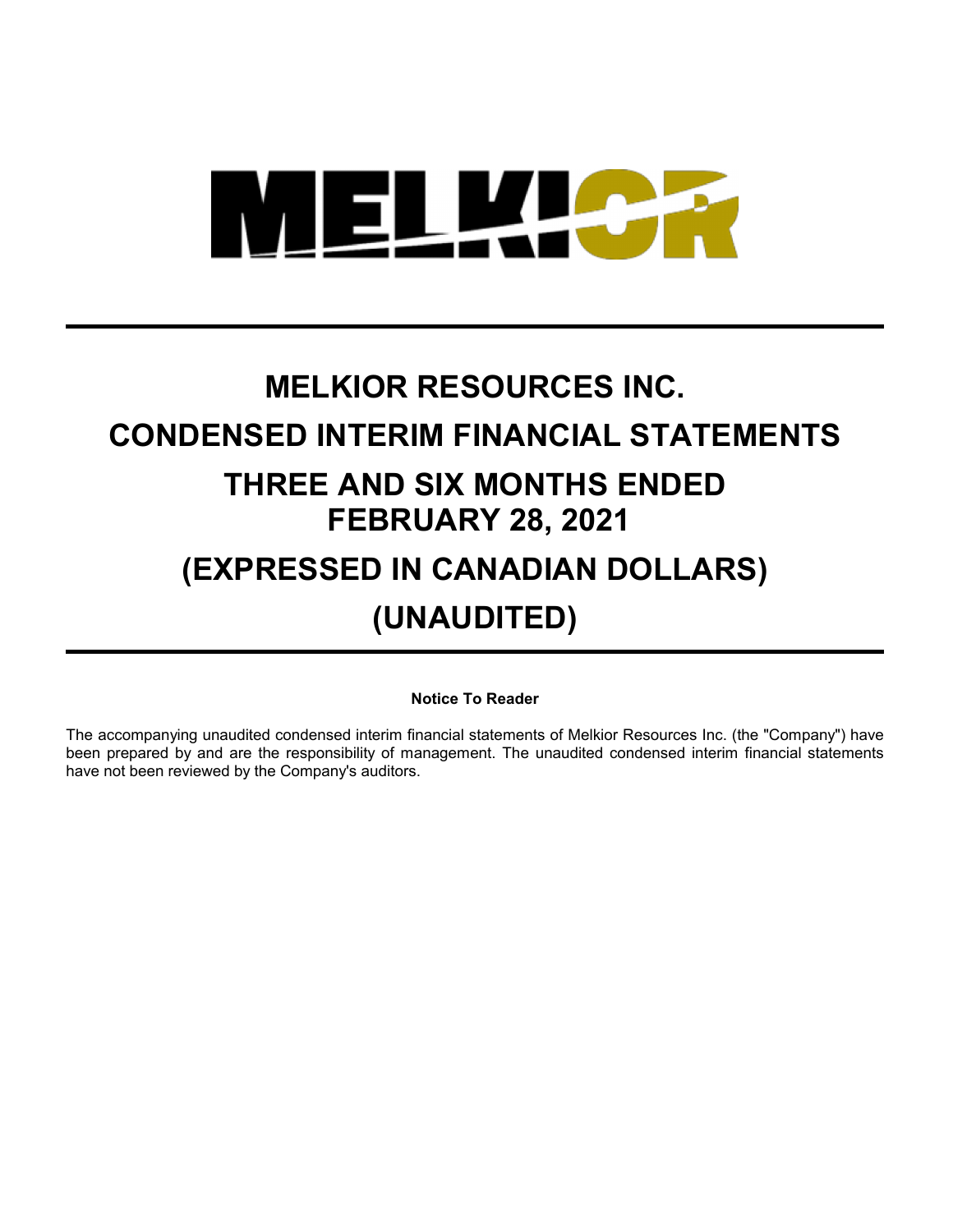**Condensed Interim Statements of Financial Position (Expressed in Canadian Dollars) Unaudited**

|                                                     | As at<br>February 28,<br>2021 |                | As at<br>August 31,<br>2020 |
|-----------------------------------------------------|-------------------------------|----------------|-----------------------------|
| <b>ASSETS</b>                                       |                               |                |                             |
| <b>Current assets</b>                               |                               |                |                             |
| Cash                                                | \$<br>1,631,189               | \$             | 523,862                     |
| Sales tax receivable and other receivables (note 6) | 40,969                        |                | 716,885                     |
| Prepaid expenses                                    | 33,293                        |                | 13,000                      |
| Marketable securities (note 7)                      | 370,000                       |                | 340,000                     |
| <b>Total current assets</b>                         | 2,075,451                     |                | 1,593,747                   |
| <b>Non-current assets</b>                           |                               |                |                             |
| Exploration and evaluation assets (note 8)          | 11,152,336                    |                | 10,782,506                  |
| <b>Total assets</b>                                 | \$<br>13,227,787              | $\mathfrak{S}$ | 12,376,253                  |
| <b>EQUITY AND LIABILITIES</b>                       |                               |                |                             |
| <b>Current liabilities</b>                          |                               |                |                             |
| Accounts payable and accrued liabilities (note 10)  | \$<br>41,006                  | \$             | 105,209                     |
| Flow-through share liability (note 9(b))            | 79,272                        |                | 176,522                     |
| <b>Total liabilities</b>                            | 120,278                       |                | 281,731                     |
| <b>Equity</b>                                       |                               |                |                             |
| Share capital (note 9)                              | 47,961,982                    |                | 46,775,250                  |
| Contributed surplus (note 9)                        | 5,655,638                     |                | 5,208,370                   |
| <b>Deficit</b>                                      | (40, 510, 111)                |                | (39, 889, 098)              |
| <b>Total equity</b>                                 | 13,107,509                    |                | 12,094,522                  |
| <b>Total equity and liabilities</b>                 | \$<br>13,227,787              | \$             | 12,376,253                  |

The accompanying notes to the unaudited condensed interim financial statements are an integral part of these statements.

Going concern (note 2)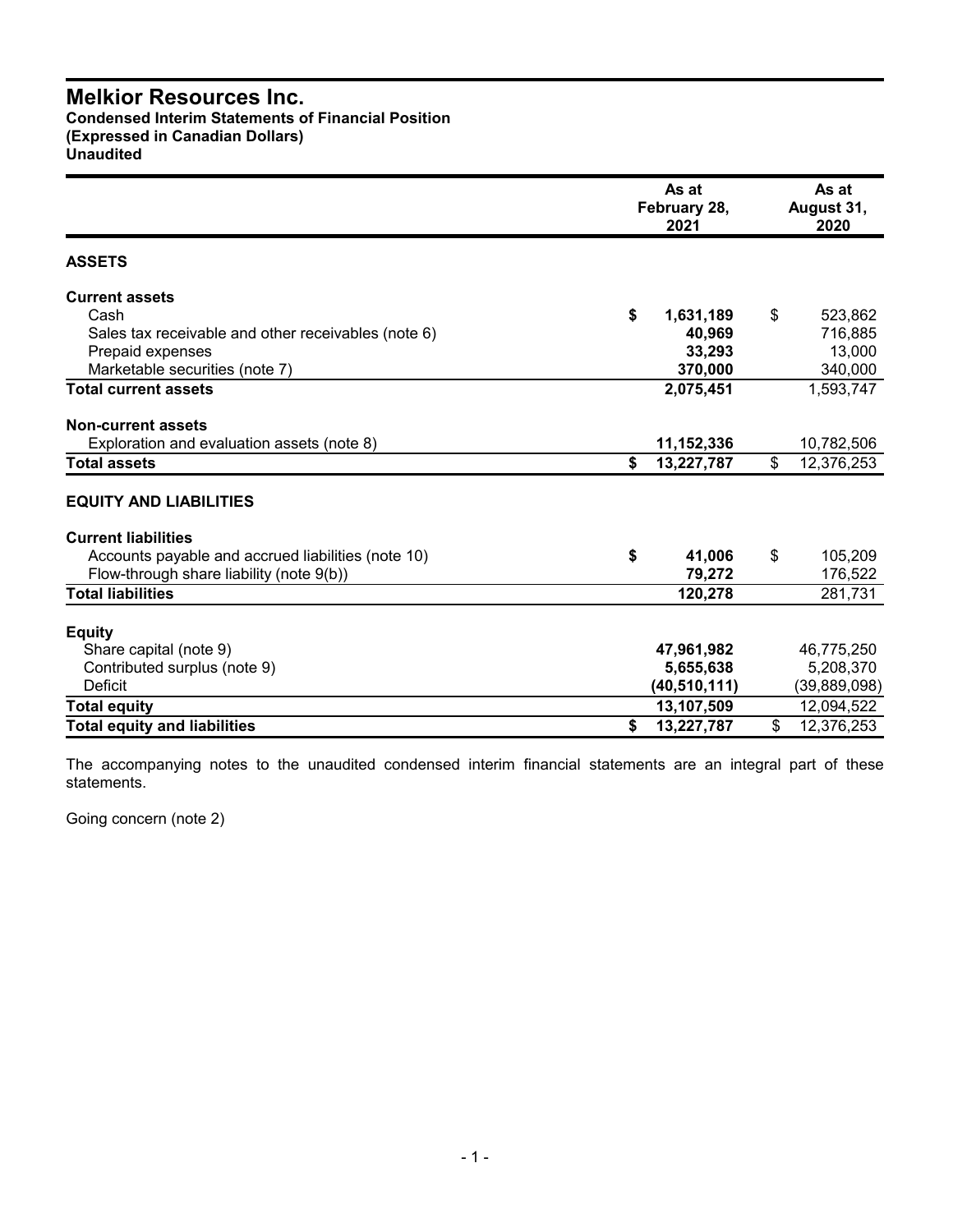**Condensed Interim Statements of Comprehensive Loss (Expressed in Canadian Dollars) Unaudited**

|                                                                             | <b>Three Months</b><br><b>Ended</b><br>February 28,<br>2021 | <b>Three Months</b><br><b>Ended</b><br>February 28,<br>2020 | <b>Six Months</b><br><b>Ended</b><br>February 28,<br>2021 | <b>Six Months</b><br><b>Ended</b><br>February 28,<br>2020 |
|-----------------------------------------------------------------------------|-------------------------------------------------------------|-------------------------------------------------------------|-----------------------------------------------------------|-----------------------------------------------------------|
|                                                                             |                                                             |                                                             |                                                           |                                                           |
| <b>Expenses</b><br>Consulting and management fees (note 10)                 | \$<br>20,000                                                | \$<br>22,500                                                | \$<br>54,750                                              | \$<br>38,175                                              |
| Marketing                                                                   | 53,223                                                      |                                                             | 67,931                                                    |                                                           |
| Office and general                                                          | 7,586                                                       | 5,933                                                       | 13,927                                                    | 10,976                                                    |
| Professional fees (note 10)                                                 | 32,886                                                      | 25,205                                                      | 64,896                                                    | 36,591                                                    |
| Regulatory fees (note 10)                                                   | 12,556                                                      | 27,007                                                      | 25,016                                                    | 33,455                                                    |
| Share-based payments (notes 9 and 10)                                       | 524,000                                                     | 143,000                                                     | 524,000                                                   | 143,000                                                   |
| Travel and promotion                                                        |                                                             |                                                             |                                                           | 315                                                       |
| Net loss before other items                                                 | (650, 251)                                                  | (223, 645)                                                  | (750, 520)                                                | (262, 512)                                                |
|                                                                             |                                                             |                                                             |                                                           |                                                           |
| Other items                                                                 |                                                             |                                                             |                                                           |                                                           |
| Interest income                                                             | 2,257                                                       | 923                                                         | 2,257                                                     | 2,473                                                     |
| Gain (loss) on marketable securities (note 7)                               | 30,000                                                      | 6,347                                                       | 30,000                                                    | (27, 039)                                                 |
| Other income                                                                | 44,902                                                      |                                                             | 97,250                                                    | 24,219                                                    |
| Net and comprehensive loss                                                  |                                                             |                                                             |                                                           |                                                           |
| for the period                                                              | \$<br>(573, 092)                                            | \$<br>(216, 375)                                            | \$<br>(621, 013)                                          | \$<br>(262, 859)                                          |
| Basic and diluted net loss per share                                        | \$<br>(0.03)                                                | \$<br>(0.01)                                                | \$<br>(0.03)                                              | \$<br>(0.01)                                              |
|                                                                             |                                                             |                                                             |                                                           |                                                           |
| Weighted average number of common shares<br>outstanding - Basic and diluted | 21,360,531                                                  | 19,365,725                                                  | 21,136,437                                                | 19,365,725                                                |

The accompanying notes to the unaudited condensed interim financial statements are an integral part of these statements.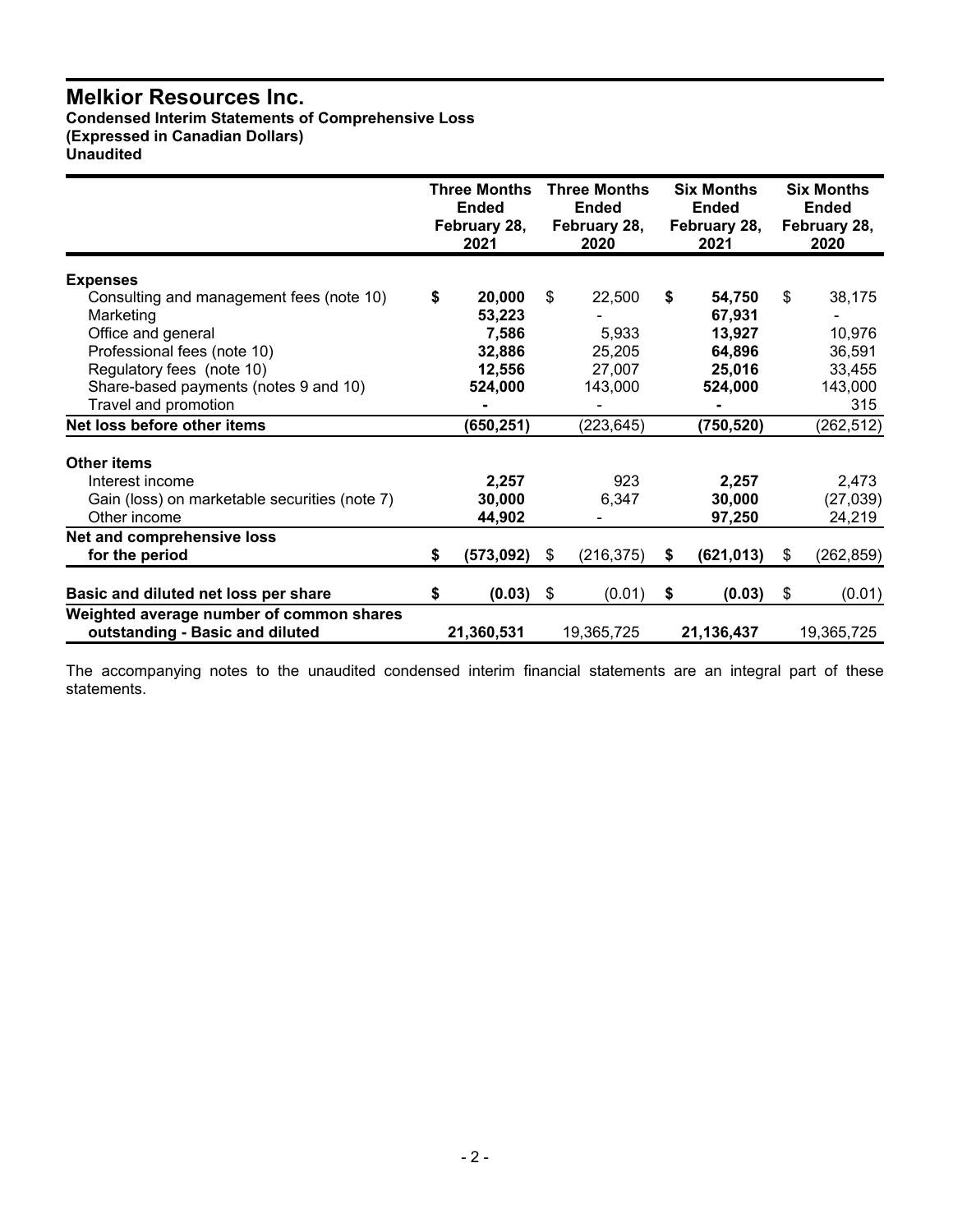### **Melkior Resources Inc. Condensed Interim Statements of Cash Flows (Expressed in Canadian Dollars) Unaudited**

|                                                | <b>Six Months</b><br><b>Ended</b><br>February 28,<br>2021 | <b>Six Months</b><br><b>Ended</b><br>February 28,<br>2020 |
|------------------------------------------------|-----------------------------------------------------------|-----------------------------------------------------------|
| <b>Operating activities</b>                    |                                                           |                                                           |
| Net loss for the period                        | \$<br>(621, 013)                                          | (262, 859)<br>\$                                          |
| Adjustments for:                               |                                                           |                                                           |
| Share-based payments                           | 524,000                                                   | 143,000                                                   |
| Loss on marketable securities                  | (30,000)                                                  | 27,039                                                    |
| Interest income                                | (2, 257)                                                  | (2, 473)                                                  |
| Other income                                   | (97, 250)                                                 | (24, 219)                                                 |
| Changes in non-cash working capital items:     |                                                           |                                                           |
| Sales tax receivable and other receivables     | (24, 083)                                                 | 17,039                                                    |
| Prepaid expenses                               | (20, 293)                                                 | (1, 150)                                                  |
| Amounts payable and other liabilities          | (64, 203)                                                 | (8,013)                                                   |
| Net cash used in operating activities          | (335,099)                                                 | (111, 636)                                                |
| <b>Investing activities</b>                    |                                                           |                                                           |
| Exploration and evaluation assets expenditures | (369, 830)                                                | (297, 703)                                                |
| Proceeds from sale of marketable securities    |                                                           | 152,961                                                   |
| Interest income                                | 2,257                                                     | 2,473                                                     |
| Net cash used in investing activities          | (367, 573)                                                | (142, 269)                                                |
| <b>Financing activities</b>                    |                                                           |                                                           |
| Shares issued for cash, net of issue costs     | 1,699,999                                                 |                                                           |
| Stock options exercised                        | 110,000                                                   |                                                           |
| Net cash provided by financing activities      | 1,809,999                                                 |                                                           |
| Net change in cash                             | 1,107,327                                                 | (253, 905)                                                |
| Cash, beginning of period                      | 523,862                                                   | 1,023,410                                                 |
| Cash, end of period                            | 1,631,189<br>\$                                           | \$<br>769,505                                             |

The accompanying notes to the unaudited condensed interim financial statements are an integral part of these statements.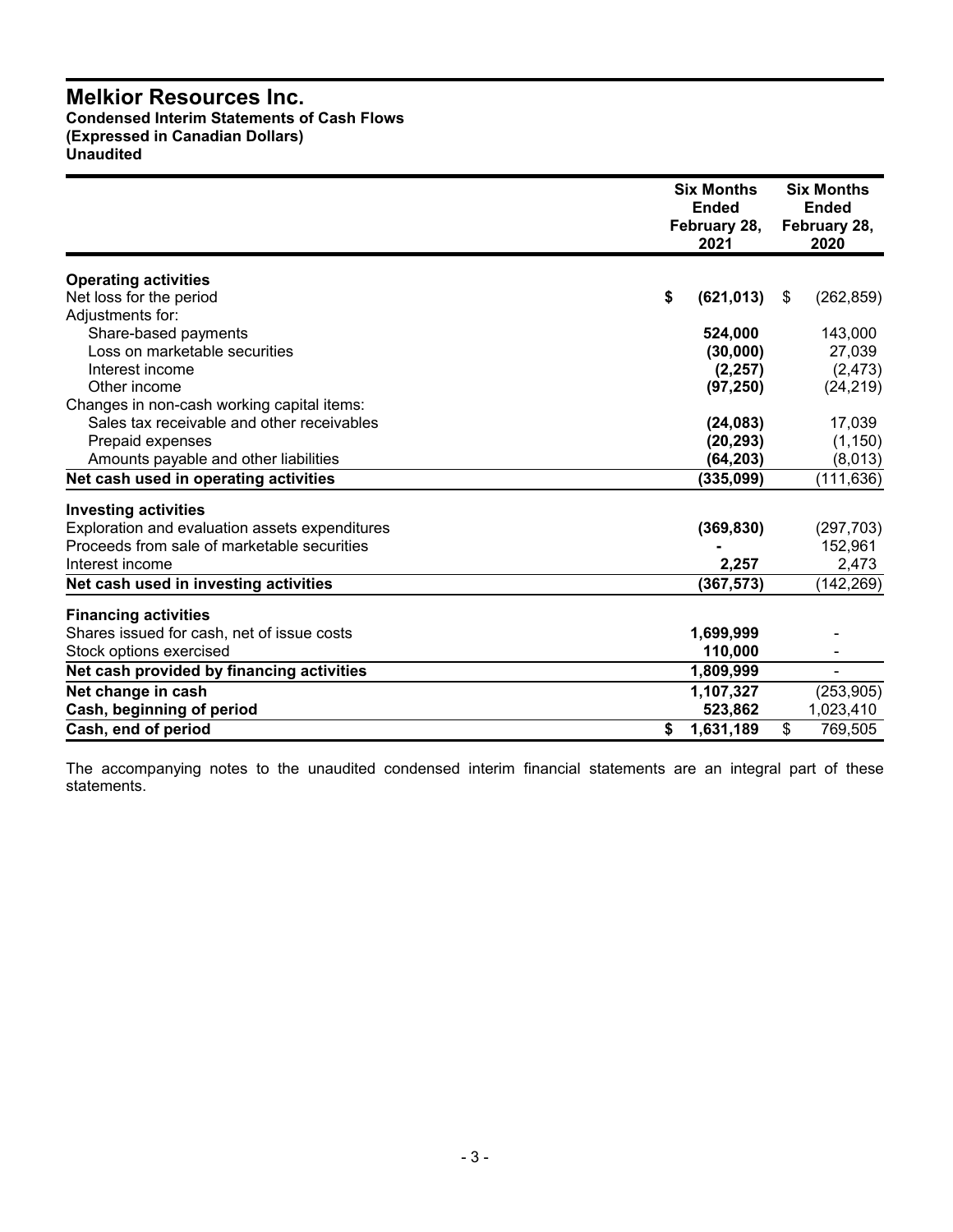**Condensed Interim Statements of Changes in Equity (Expressed in Canadian Dollars) Unaudited**

|                                       |                     | Share capital           |                               |                               |            |
|---------------------------------------|---------------------|-------------------------|-------------------------------|-------------------------------|------------|
|                                       | Number of<br>shares | <b>Share</b><br>capital | <b>Contributed</b><br>surplus | <b>Deficit</b>                | Total      |
| Balance, August 31, 2019              | 19,365,725          | 46,244,273              | 4,798,370                     | \$ (39,252,737) \$ 11,789,906 |            |
| Share-based payments                  |                     |                         | 143,000                       |                               | 143,000    |
| Net comprehensive loss for the period |                     |                         |                               | (262, 859)                    | (262, 859) |
| Balance, February 29, 2020            | 19,365,725          | \$46,244,273            | 4,941,370                     | \$ (39,515,596) \$ 11,670,047 |            |
|                                       |                     |                         |                               |                               |            |
| Balance, August 31, 2020              | 20,049,420          | \$46,775,250            | 5,208,370                     | \$ (39,889,098) \$            | 12,094,522 |
| Shares issued for cash                | 1,250,000           | 1,000,000               |                               |                               | 1,000,000  |
| Stock options exercised               | 550,000             | 186.732                 | (76, 732)                     |                               | 110,000    |
| Share-based payments                  |                     |                         | 524,000                       |                               | 524,000    |
| Net comprehensive loss for the period |                     |                         |                               | (621, 013)                    | (621, 013) |
| Balance, February 28, 2021            | 21,849,420          | \$47,961,982            | 5,655,638                     | \$ (40,510,111) \$ 13,107,509 |            |

The accompanying notes to the unaudited condensed interim financial statements are an integral part of these statements.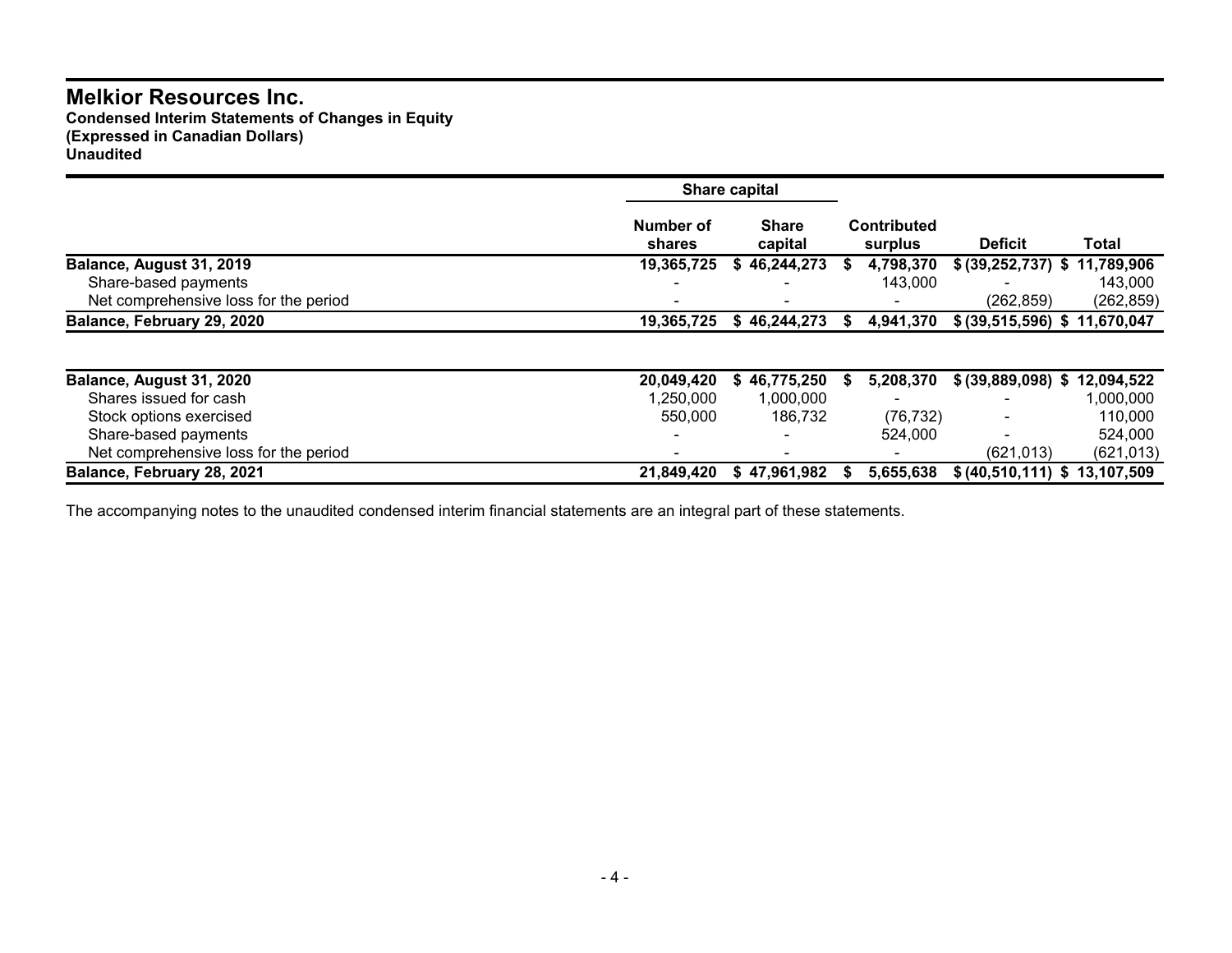### **1. Nature of operations**

Melkior Resources Inc. (the ''Company''), incorporated under the *Business Corporations Act* (Canada), is a junior mining exploration company operating in Canada. The Company's operations include the acquisition and exploration of mineral properties in Canada. The address of the registered office is 1680 – 200 Burrard Street, Vancouver, BC, Canada, V6C 3L6, and its principal place of business is 400 – 725 Granville Street, Vancouver, British Columbia, V7Y 1G5. The Company's shares are listed on the TSX Venture Exchange ("TSX-V") under the symbol "MKR", on the OTCQX Exchange in the United States under the symbol "MKRIF" and on the Frankfurt Stock Exchange under the symbol "MEK".

On January 24, 2018, at the Annual General and Special Meeting, the shareholders voted to approve the continuation of the Company into British Columbia under the *Business Corporations Act (British Columbia*) from federal jurisdiction. The continuation took effect on February 20, 2018.

### **2. Going concern**

These financial statements have been prepared on the basis of accounting principles applicable to a going concern, which assumes that the Company will continue in operation for the foreseeable future and will be able to realize its assets and discharge its liabilities in the normal course of operations.

The Company's operations could be significantly adversely affected by the effects of a widespread global outbreak of a contagious disease, including the recent outbreak of respiratory illness caused by COVID-19. The Company cannot accurately predict the impact COVID-19 will have on its operations and the ability of others to meet their obligations with the Company, including uncertainties relating to the ultimate geographic spread of the virus, the severity of the disease, the duration of the outbreak, and the length of travel and quarantine restrictions imposed by governments of affected countries. In addition, a significant outbreak of contagious diseases in the human population could result in a widespread health crisis that could adversely affect the economies and financial markets of many countries, resulting in an economic downturn that could further affect the Company's operations and ability to finance its operations.

The Company has incurred a net loss during the six months ended February 28, 2021 of \$621,013 (six months ended February 29, 2020 - \$262,859) and has a deficit at February 28, 2021 of \$40,510,111 (August 31, 2020 - \$39,889,098), has limited resources, no sources of operating cash flow and no assurances that sufficient funding will be available to continue operations for an extended period of time. The Company is in the exploration stage and, accordingly, has not yet commenced revenue-producing operations. These material uncertainties may cast significant doubt upon the Company's ability to continue as a going concern.

The application of the going concern concept is dependent upon the Company's ability to satisfy its liabilities as they become due and to obtain the necessary financing to complete the exploration and development of its mineral property interests, the attainment of profitable mining operations or the receipt of proceeds from the disposition of its mineral property interests. Management is actively engaged in the review and due diligence on opportunities of merit in the mining sector and is seeking to raise the necessary capital to meet its funding requirements. There can be no assurance that management's plan will be successful.

If the going concern assumption were not appropriate for these financial statements then adjustments may be necessary in the carrying value of assets and liabilities, the reported expenses and the statements of financial position classifications used. Such adjustments could be material.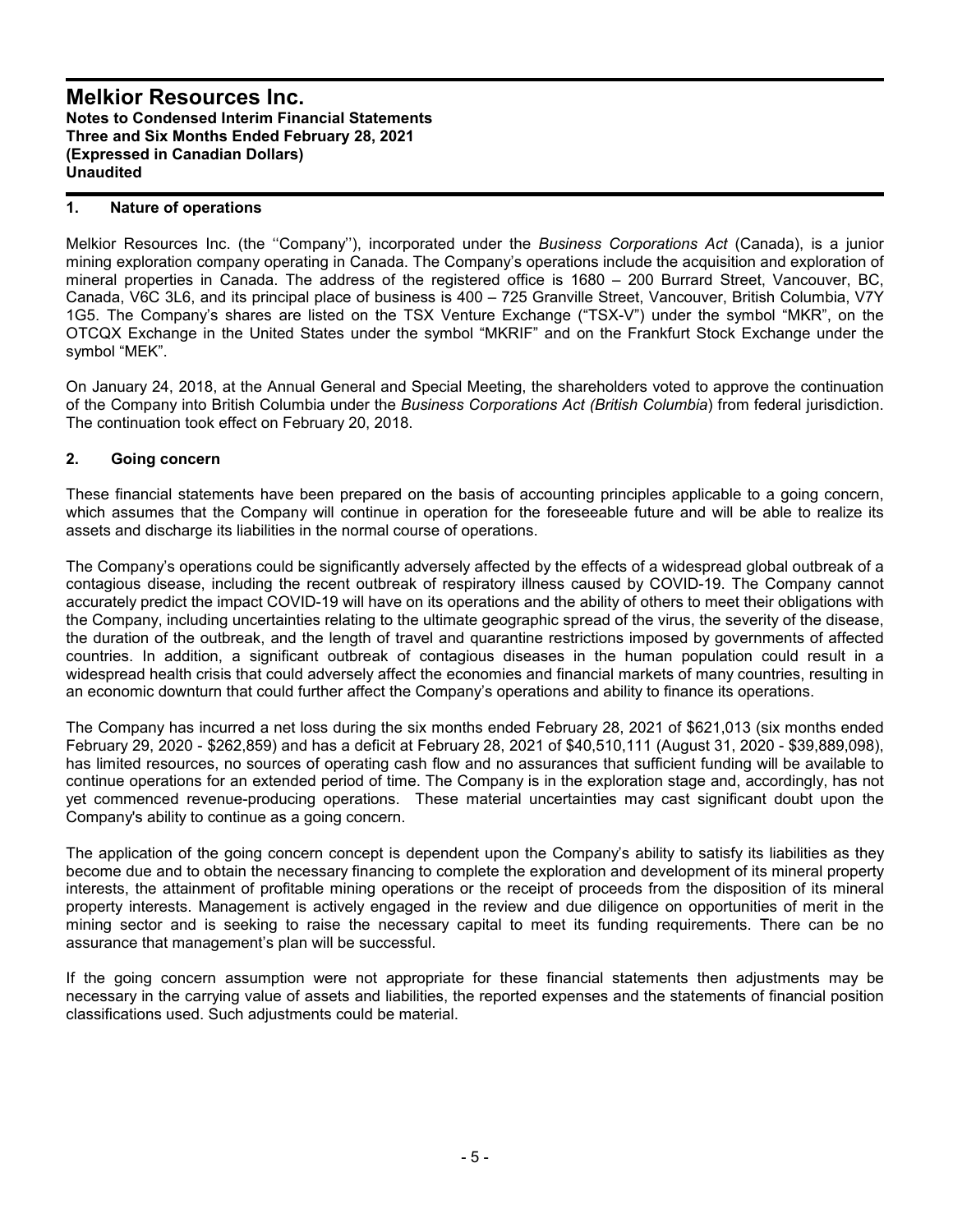### **3. Basis of presentation**

### **(a) Statement of compliance**

The unaudited condensed interim financial statements of the Company have been prepared in accordance with International Accounting Standard 34 *Interim Financial Reporting*.

The unaudited condensed interim financial statements of the Company should be read in conjunction with the Company's audited financial statements for the year ended August 31, 2020, which were prepared in accordance with International Financial Reporting Standards ("IFRS"), as issued by the International Accounting Standards Board ("IASB").

These unaudited condensed interim financial statements were reviewed by the Audit Committee and approved and authorized for issue by the Board of Directors on April 27, 2021.

### **(b) Basis of measurement**

These unaudited condensed interim financial statements have been prepared under the historical cost basis, except for financial instruments measured at vair value. These financial statements have been prepared under the accrual basis of accounting, except for cash flow information.

### **(c) Functional and presentation currency**

The unaudited condensed interim financial statements are presented in Canadian dollars, which is also the functional currency of the Company.

### **4. Significant accounting policies**

The unaudited condensed interim financial statements have been prepared, for all periods presented, following the same accounting policies and methods of computation as described in note 4 to the audited financial statements for the year ended August 31, 2020.

### **5. Critical accounting estimates and judgments**

The Company makes estimates and assumptions about the future that affect the reported amounts of assets and liabilities. Estimates and judgments are continually evaluated based on historical experience and other factors, including expectations of future events that are believed to be reasonable under the circumstances. In the future, actual experience may differ from these estimates and assumptions.

The effect of a change in an accounting estimate is recognized prospectively by including it in comprehensive income in the year of the change, if the change affects that year only, or in the year of the change and future years, if the change affects both.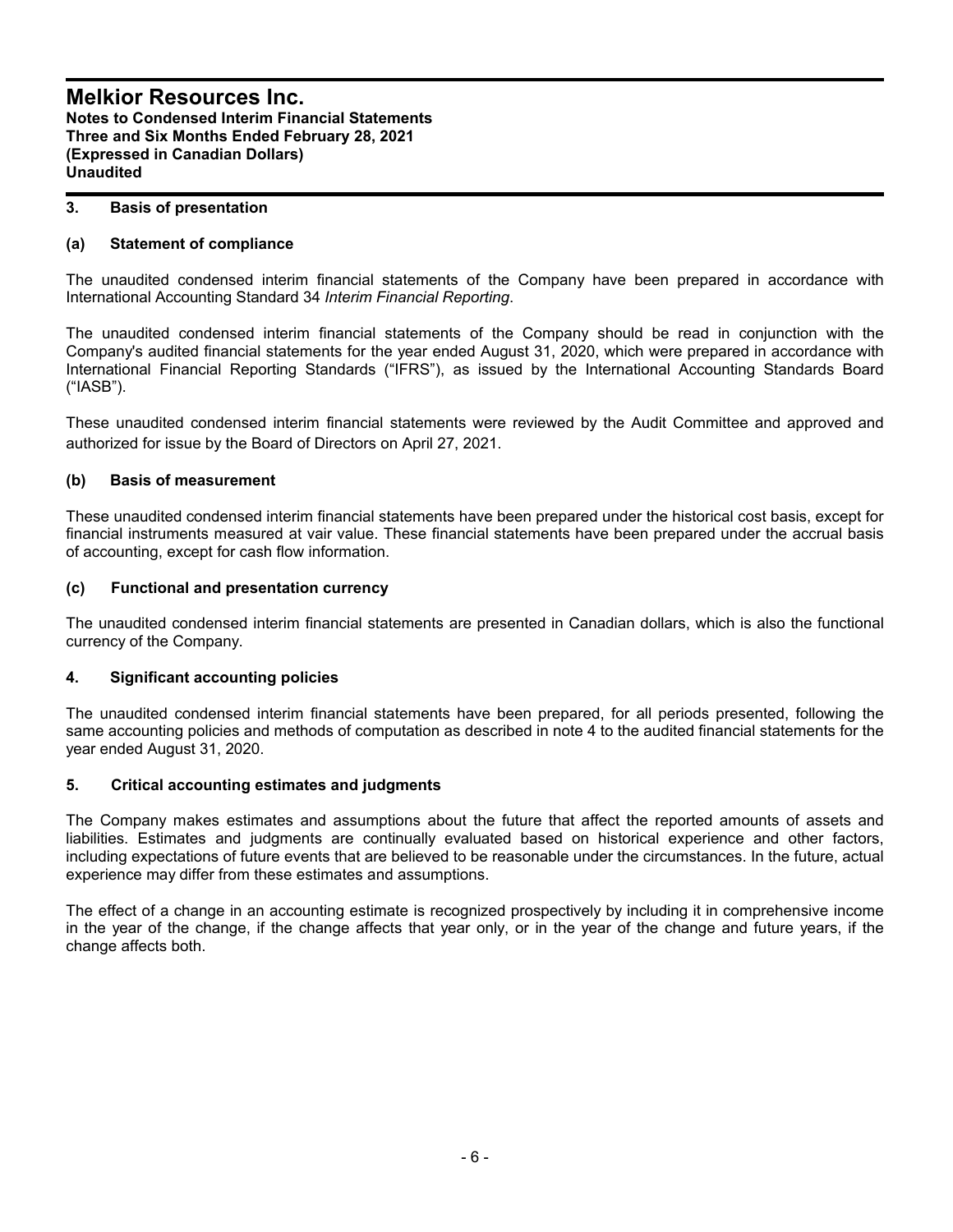### **5. Critical accounting estimates and judgments (continued)**

### Critical judgments in applying accounting policies

Information about critical judgments in applying accounting policies that have the most significant risk of causing material adjustment to the carrying amounts of assets and liabilities recognized in the financial statements within the next financial year are discussed below:

### *(a) Impairment of exploration and evaluation assets*

The application of the Company's accounting policy for exploration and evaluation expenditure and impairment of the capitalized expenditures requires judgment in determining whether it is likely that future economic benefits will flow to the Company, which may be based on assumptions about future events or circumstances. Estimates and assumptions made may change if new information becomes available. If, after expenditure is capitalized, information becomes available suggesting that the recovery of expenditure is unlikely, the amount capitalized is written off in the profit or loss in the year the new information becomes available.

### *(b) Title to mineral property interests*

Although the Company has taken steps to verify title to mineral properties in which it has an interest, these procedures do not guarantee the Company's title. Such properties may be subject to prior agreements or transfers and title may be affected by undetected defects.

#### *(c) Income taxes*

Significant judgment is required in determining the provision for income taxes. There are many transactions and calculations undertaken during the ordinary course of business for which the ultimate tax determination is uncertain. The Company recognizes liabilities and contingencies for anticipated tax audit issues based on the Company's current understanding of the tax law. For matters where it is probable that an adjustment will be made, the Company records its best estimate of the tax liability including the related interest and penalties in the current tax provision. Management believes they have adequately provided for the probable outcome of these matters; however, the final outcome may result in a materially different outcome than the amount included in the tax liabilities.

In addition, the Company recognizes deferred tax assets relating to tax losses carried forward to the extent that it is probable that taxable profit will be available against which a deductible temporary difference can be utilized. This is deemed to be the case when there are sufficient taxable temporary differences relating to the same taxation authority and the same taxable entity which are expected to reverse in the same year as the expected reversal of the deductible temporary difference, or in years into which a tax loss arising from the deferred tax asset can be carried back or forward. However, utilization of the tax losses also depends on the ability of the taxable entity to satisfy certain tests at the time the losses are recouped.

#### *(d) Going concern*

The assessment of the Company's ability to continue as a going concern requires significant judgment. The financial statements have been prepared on the basis of accounting principles applicable to a going concern, as disclosed in note 2.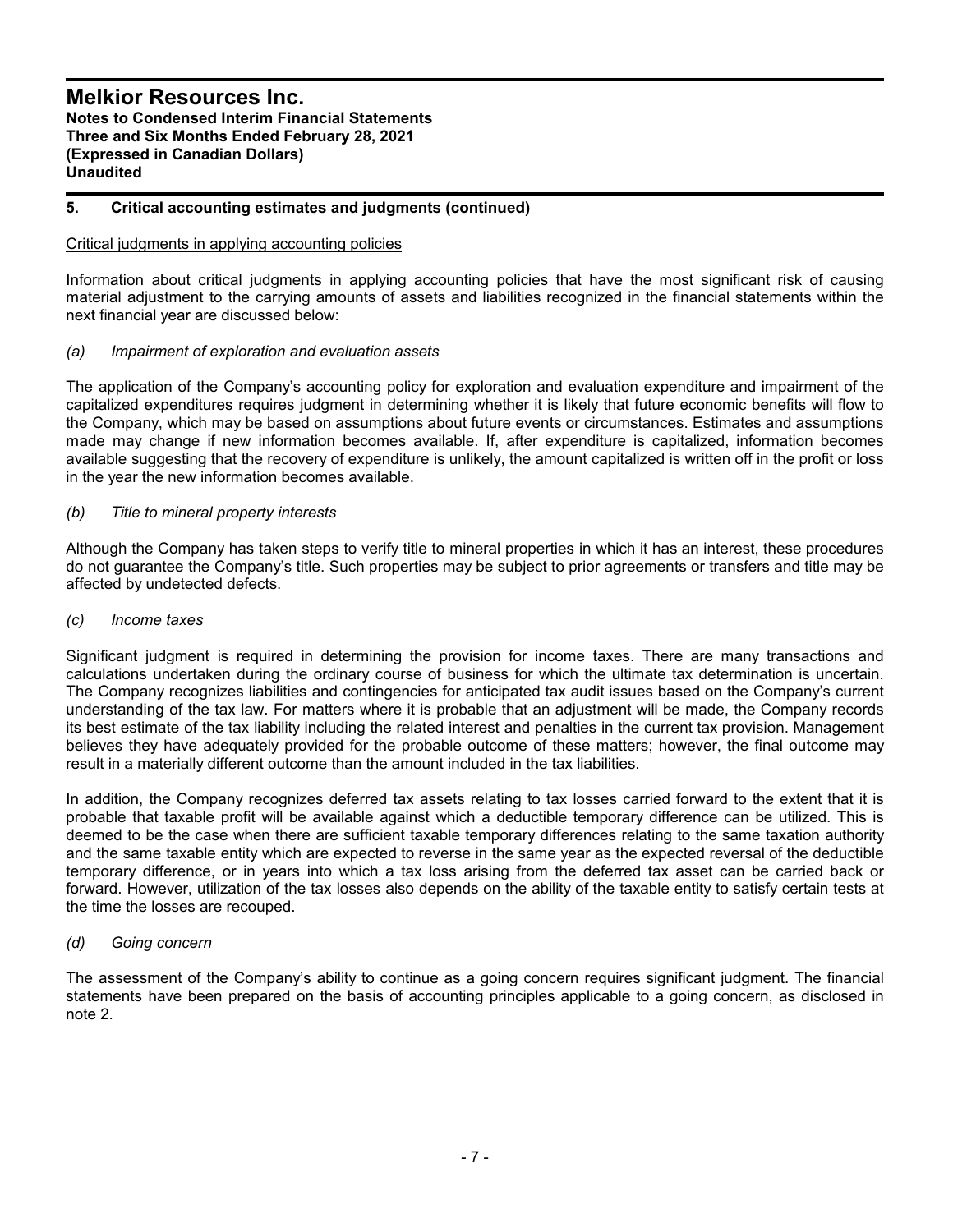### **5. Critical accounting estimates and judgments (continued)**

### Key sources of estimation uncertainty

The following are key assumptions concerning the future and other key sources of estimation uncertainty that have a significant risk of resulting in material adjustments to the financial statements.

### *Decommissioning liabilities*

Rehabilitation provisions are created based on the Company's internal estimates. Assumptions, based on the current economic environment, are made which management believes are a reasonable basis upon which to estimate the future liability. These estimates take into account any material changes to the assumptions that occur when reviewed regularly by management. Estimates are reviewed annually and are based on current regulatory requirements. Significant changes in estimates of contamination, restoration standards and techniques will result in changes to provisions from year to year. Actual rehabilitation costs will ultimately depend on future market prices for the rehabilitation costs which will reflect the market condition at the time the rehabilitation costs are actually incurred. The final cost of the currently recognized rehabilitation provisions may be higher or lower than currently provided for. As at February 28, 2021, the Company has no known rehabilitation requirements and accordingly, no provision has been made.

### *Fair value of investments in unquoted equity investment*

The Company has \$300,000 investment in IR Battery Resources and Processing Inc., a private entity's shares. Management estimates cost approximates fair value as there is insufficient more recent information available to measure fair value. There are no indicators that cost might not be representative of fair value.

### **6. Sales tax receivable and other receivables**

|                                  |   | As at<br>February 28,<br>2021 | As at<br>August 31,<br>2020 |  |
|----------------------------------|---|-------------------------------|-----------------------------|--|
| Sales tax receivable             | S | 40,969                        | \$<br>14,886                |  |
| Subscription receivable (note 9) |   | $\blacksquare$                | 699,999                     |  |
| Other receivable                 |   | $\blacksquare$                | 2,000                       |  |
|                                  |   | 40,969                        | 716,885                     |  |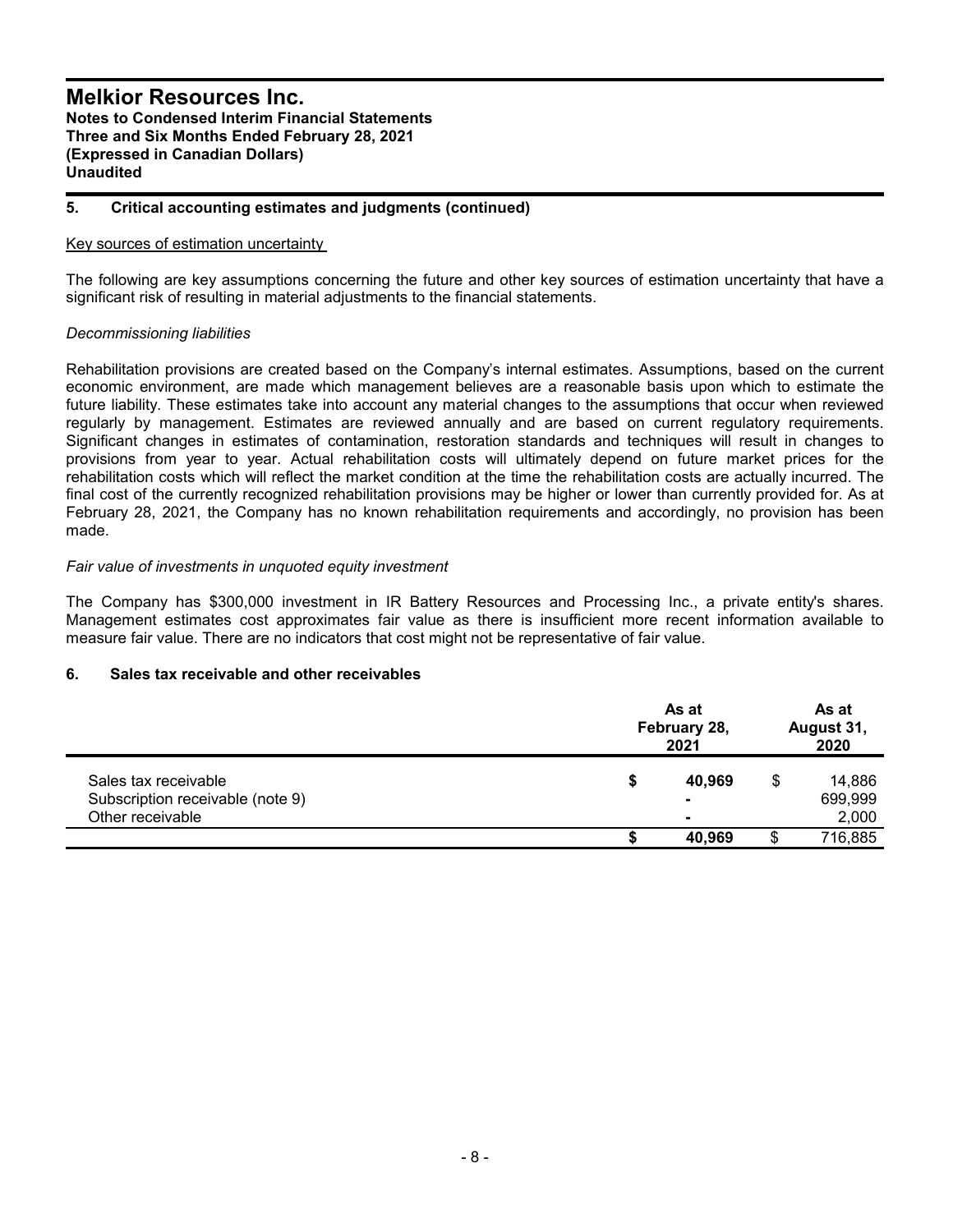### **7. Marketable securities**

All of the marketable securities held by the Company were acquired through current and prior year's property option and sales transactions with the below listed companies. The Company does not purchase shares of publicly-listed companies on the open market. As at February 28, 2021, the following securities were included in marketable securities:

|                                                                                  | Number of<br>shares            | <b>Acquisition</b><br>cost         | <b>Fair value</b><br>adjustment |    | <b>Fair value</b>                   |
|----------------------------------------------------------------------------------|--------------------------------|------------------------------------|---------------------------------|----|-------------------------------------|
| Northcore Resources Inc.<br>CBLT Inc.<br>IR Battery Resource and Processing Inc. | 50,000<br>1,000,000<br>600,000 | \$<br>60.000<br>100.000<br>300,000 | (60,000)<br>(30,000)<br>-       | \$ | $\blacksquare$<br>70.000<br>300,000 |
|                                                                                  |                                | 460,000                            | (90,000)                        | S  | 370,000                             |

There were no activities during the six months ended February 28, 2021.

As at August 31, 2020, the following securities were included in marketable securities:

|                                          | Number of<br>shares | <b>Acquisition</b><br>cost | <b>Fair value</b><br>adjustment | Fair value        |
|------------------------------------------|---------------------|----------------------------|---------------------------------|-------------------|
| Northcore Resources Inc.<br>CBLT Inc.    | 50,000<br>1,000,000 | 60.000<br>100,000          | (60,000)<br>(60,000)            | \$<br>-<br>40.000 |
| IR Battery Resources and Processing Inc. | 600,000             | 300,000                    | $\blacksquare$                  | 300,000           |
|                                          |                     | 460,000                    | (120,000)                       | 340,000           |

During the year ended August 31, 2020:

The Company sold 50,000 shares of Osisko Mining Inc. for proceeds of \$152,961 and loss of \$22,039.

 The Company recognized an unrealized gain of \$25,000 from the change in the fair value of the marketable securities.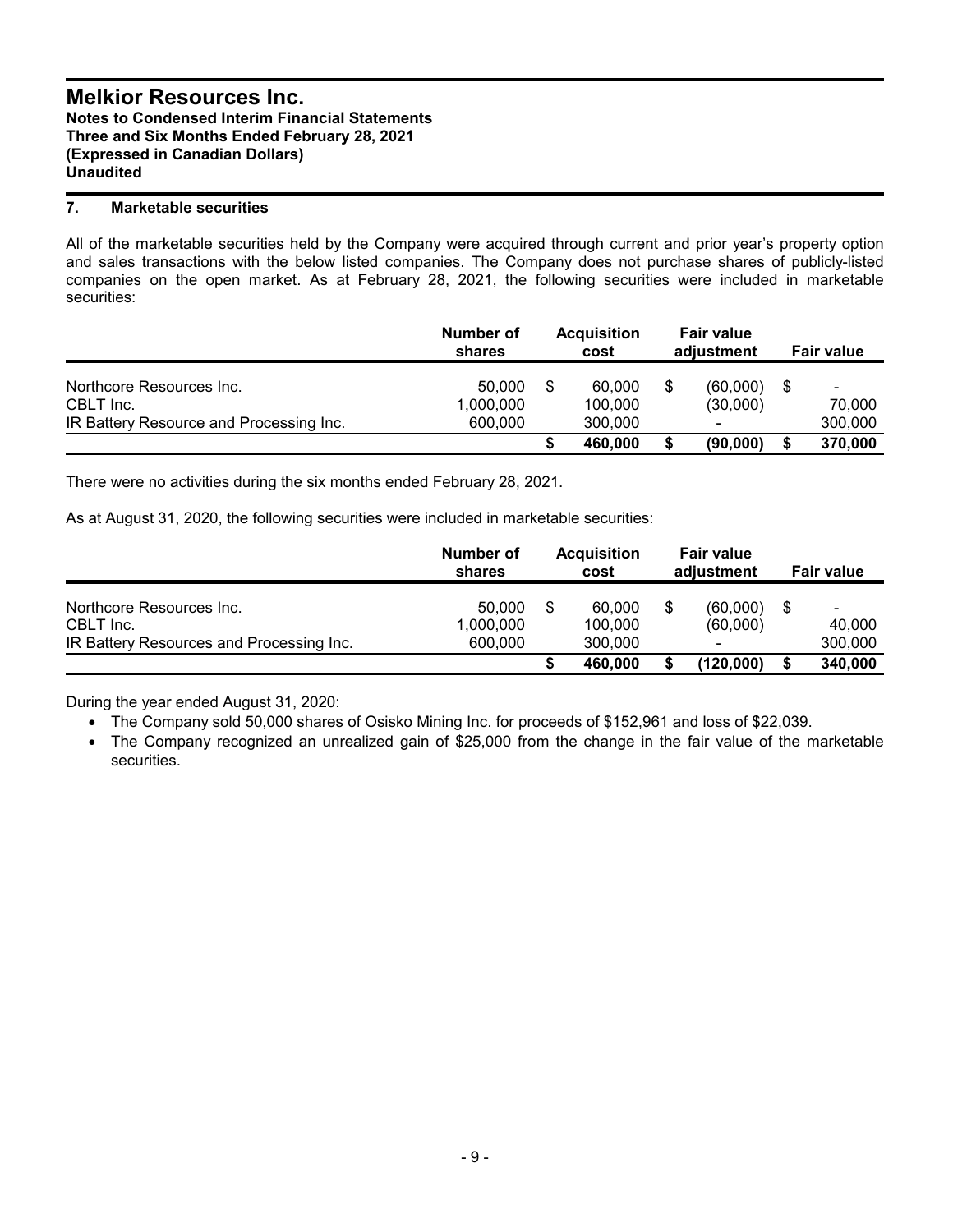**Notes to Condensed Interim Financial Statements Three and Six Months Ended February 28, 2021 (Expressed in Canadian Dollars) Unaudited**

### **8. Exploration and evaluation assets**

|                                                |                 | Quebec          |                |                           | Ontario |                  |                           |
|------------------------------------------------|-----------------|-----------------|----------------|---------------------------|---------|------------------|---------------------------|
|                                                | Urban           |                 | Val d'Or       | <b>Carscallen</b>         |         | Hemlo            | <b>Total</b>              |
| <b>Property acquisition costs</b>              |                 |                 |                |                           |         |                  |                           |
| Balance, August 31, 2019<br>Claim maintenance  | \$<br>71,935    | \$              |                | \$<br>218,068<br>1,000    | \$      | 144,272<br>8,650 | \$<br>434,275<br>9,650    |
| Balance, February 29, 2020                     | 71,935          |                 | $\blacksquare$ | 219,068                   |         | 152,922          | 443,925                   |
| Balance, August 31, 2020<br>Claim maintenance  | 71,935          |                 | 7,410<br>2,876 | 290,568                   |         | 152,922          | 522,835<br>2,876          |
| Balance, February 28, 2021                     | \$<br>71,935    | $\overline{\$}$ | 10,286         | \$<br>290,568             | \$      | 152,922          | \$<br>525,711             |
| <b>Property exploration costs</b>              |                 |                 |                |                           |         |                  |                           |
| Balance, August 31, 2019<br>Assays             | \$<br>2,188,972 | \$              |                | \$<br>7,388,624<br>20,075 | \$      | 275,148          | \$<br>9,852,744<br>20,075 |
| Camp                                           | 15,898          |                 |                |                           |         |                  | 15,898                    |
| Consulting<br><b>Drilling</b>                  |                 |                 |                | 15,000<br>134,135         |         |                  | 15,000<br>134,135         |
| Geology and prospecting<br>Geophysics          | 21,804          |                 |                | 70,441                    |         | 10,500<br>200    | 102,745<br>200            |
| Balance, February 29, 2020                     | 2,226,674       |                 |                | 7,628,275                 |         | 285,848          | 10,140,797                |
| Balance, August 31, 2020                       | 2,044,897       |                 | 35,199         | 7,888,450                 |         | 291,125          | 10,259,671                |
| Camp                                           | 63,281          |                 | 8,619          | 4,031                     |         |                  | 75,931                    |
| Consulting                                     | 10,000          |                 | 3,750          | 1,890                     |         | 920              | 16,560                    |
| <b>Drilling</b>                                | 106,849         |                 | 13,101         | 9,682                     |         |                  | 129,632                   |
| Geochemistry                                   |                 |                 | 20,000         |                           |         |                  | 20,000                    |
| Geology and prospecting                        |                 |                 | 12,435         |                           |         |                  | 12,435                    |
| Geophysics                                     |                 |                 | 141,340        |                           |         |                  | 141,340                   |
| Tax credits received                           | (28, 944)       |                 |                |                           |         |                  | (28, 944)                 |
| Balance, February 28, 2021                     | \$<br>2,196,083 | \$              | 234,444        | \$<br>7,904,053           | \$      | 292,045          | \$10,626,625              |
| <b>Total exploration and evaluation assets</b> |                 |                 |                |                           |         |                  |                           |
| August 31, 2020                                | \$<br>2,116,832 | \$              | 42,609         | \$<br>8,179,018           | \$      | 444,047          | \$10,782,506              |
| February 28, 2021                              | \$<br>2,268,018 | \$              | 244,730        | \$<br>8,194,621           | \$      | 444,967          | \$11,152,336              |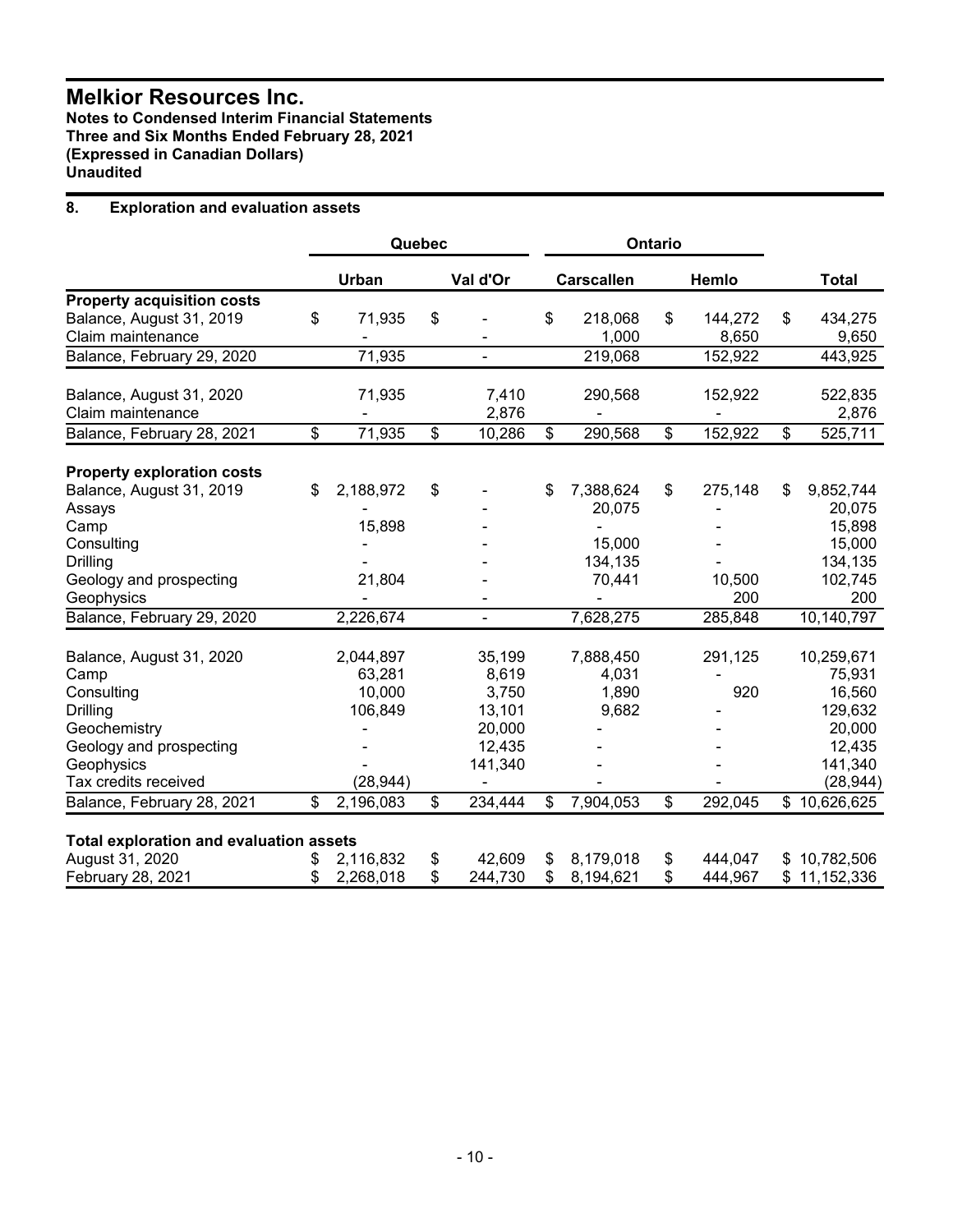**Notes to Condensed Interim Financial Statements Three and Six Months Ended February 28, 2021 (Expressed in Canadian Dollars) Unaudited**

### **8. Exploration and evaluation assets (continued)**

Quebec

### **(a) Urban**

During the year ended August 31, 2017, the Company acquired claims in the Urban area of Quebec through map staking. The Company has a 100% ownership in the claims and there is no net smelter return royalty ("NSR").

During the year ended August 31, 2018, the Company acquired additional claims through staking.

### **(b) Launay**

The Company retains a 1.5% NSR on the Launay property, of which one-half may be purchased by Beaufield for \$750,000.

### **(c) Val d'Or (formerly Tiblemont)**

The Company owns a 100% interest in three mineral claims in Tiblemont Township, Quebec. The Company owns a 100% interest in adjacent claims. On May 12, 2014, three claims were acquired for 20,000 common shares (valued at \$8,000) and a 2% NSR with an optional buy back of 1% for \$1,000,000. The Company wrote off capitalized costs of \$16,746 during the year ended August 31, 2017.

In April 2020, the Company entered into a purchase agreement to sell 100% interest in the three claims for a single cash payment of \$25,000.

In May 2020, the Company acquired 2 packages of claims.

Ontario

### **(d) Carscallen**

The Company holds a 100% interest in the Carscallen property, west of Timmins. Some claims are subject to a 1.5% NSR while another group of claims is subject to a 2% NSR, of which the Company may buy back one-half for \$1,000,000.

In October and November 2010, the Company signed three agreements to acquire 100% interests in additional mining claims in consideration of \$10,000 cash and two 2% NSR royalties, of which 1% can be repurchased for \$500,000 each.

In October 2013, the Company signed a memorandum of understanding ("MOU") with the Mattagami First Nations. As part of the MOU, the Company issued 20,000 common shares (valued at \$8,000) on December 23, 2013. The Company will pay 2% of all exploration costs eligible for assessment credit to the Mattagami First Nation.

On April 7, 2016, the Company issued 21,000 common shares (valued at \$8,400) for the acquisition of a 100% interest in an additional mining claim, totaling 64 hectares, from an arm's length party.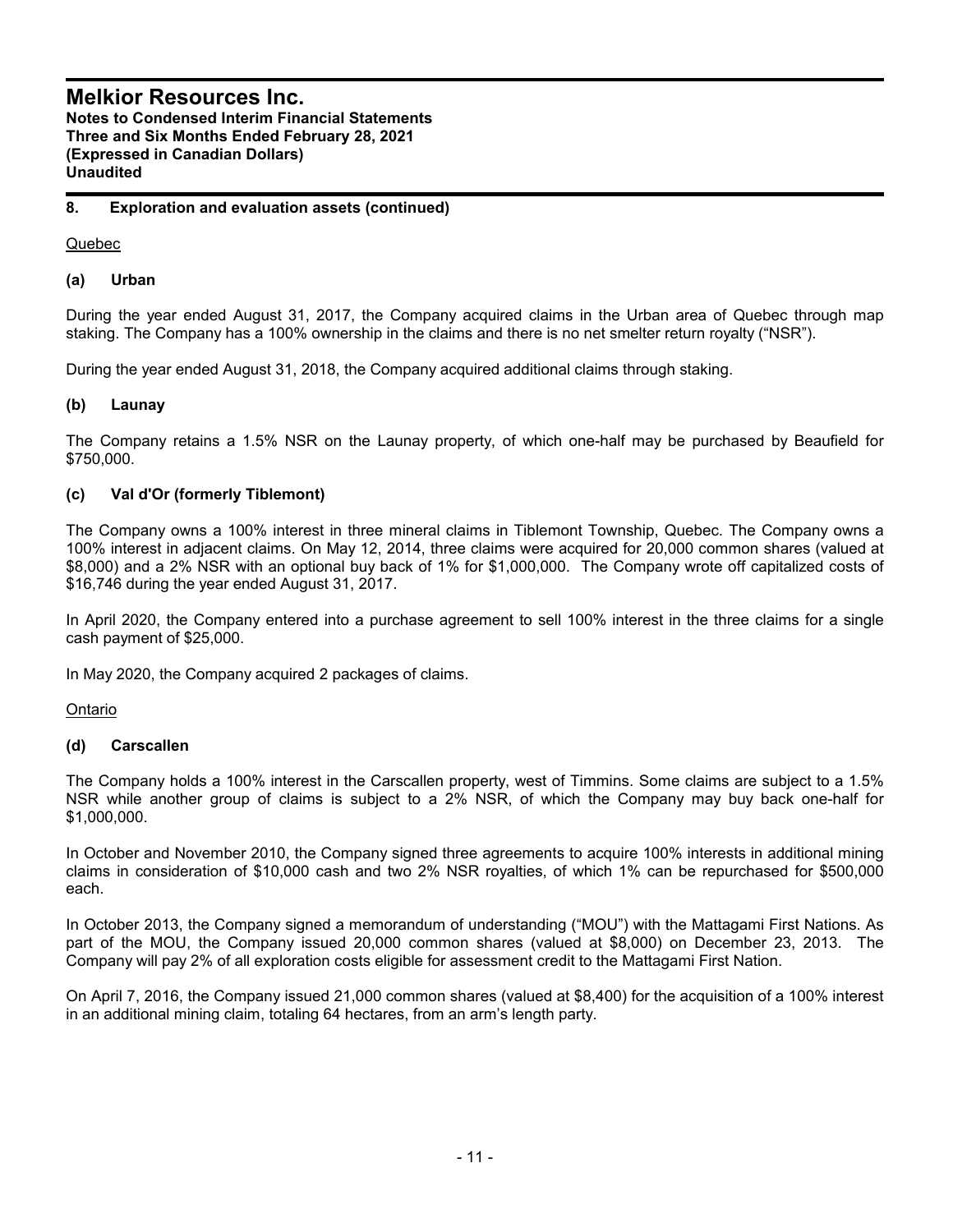### **8. Exploration and evaluation assets (continued)**

### **(d) Carscallen (continued)**

During the year ended August 31, 2017, the Company acquired additional claims through cash purchase agreements and staking. One of the claims is subject to a 2% NSR.

During the year ended August 31, 2018, the Company entered into three agreements for the purchase of six additional claims for the Carscallen property. The Company paid \$12,500 and issued 10,000 common shares (valued at \$7,000) as consideration. Two of the claims are subject to a 2% NSR.

During the year ended August 31, 2017, the Company paid \$5,000 for a 100% interest in a claim located in the Carscallen Township. This claim is part of the Big Marsh property, where the Company has existing claims. The previous claims were deemed impaired during the year ended August 31, 2016.

The Company also holds a 100% interest in claims forming the Bristol property acquired through staking during the year ended August 31, 2017.

On May 6, 2020, the Company entered into an option agreement of 6 cell units (the "Carscallen Claims"). Pursuant to the option agreement, the Company can acquire 100% interest in the Carscallen Claims, subject to a 3% NSR, in consideration for:

- On signing, cash payment of \$10,000 (paid);
- Upon TSX-V acceptance, issuance of 75,000 shares of the Company (issued, valued at \$61,500);
- On the first anniversary, cash payment of \$10,000 and issuance of \$25,000 worth of shares issued at the weighted average price of the common shares for the 10 trading days immediately preceding; and
- On the second anniversary, cash payment of \$10,000 and issuance of \$25,000 worth of shares issued at the weighted average price of the common shares for the 10 trading days immediately preceding.

The Company may purchase one-half of the NSR at any time for the sum of \$1,000,000.

On September 28, 2020, the Company completed a strategic partnership with Kirkland Lake Gold Ltd ("Kirkland"). Under the terms of the option agreement (the "Kirkland Option Agreement") between the Company and Kirkland, the Company granted Kirkland the right to earn-in up to a 75% interest in the Carscallen Project and acquire up to 1,250,000 units of the Company on a private placement basis (see note 9(b)).

Under the terms of the Kirkland Option Agreement, Kirkland has an option to earn a 50% interest in the Carscallen Project in consideration for completing \$10 million in exploration expenditures over a period of 5 years (the "Phase 1 Expenditures"). Kirkland has a minimum commitment of \$3 million during the first 2 years of the option period. Should Kirkland fail to incur the Phase 1 Expenditures during the option period, Kirkland's option to acquire the 50% interest shall expire.

Upon Kirkland completing the Phase 1 Expenditures and earning its 50% interest, the parties shall enter into a joint venture agreement to carry on operations with respect to the Carscallen Project (the "Joint Venture"). Upon the formation of a Joint Venture, Kirkland will have the right to earn an additional 25% interest in the Carscallen Project by incurring exploration expenditures of \$100 million within the first 5 years of the formation of the Joint Venture. Any additional funds required beyond the \$100 million will be contributed by the Joint Venture parties based on their proportional joint venture interests.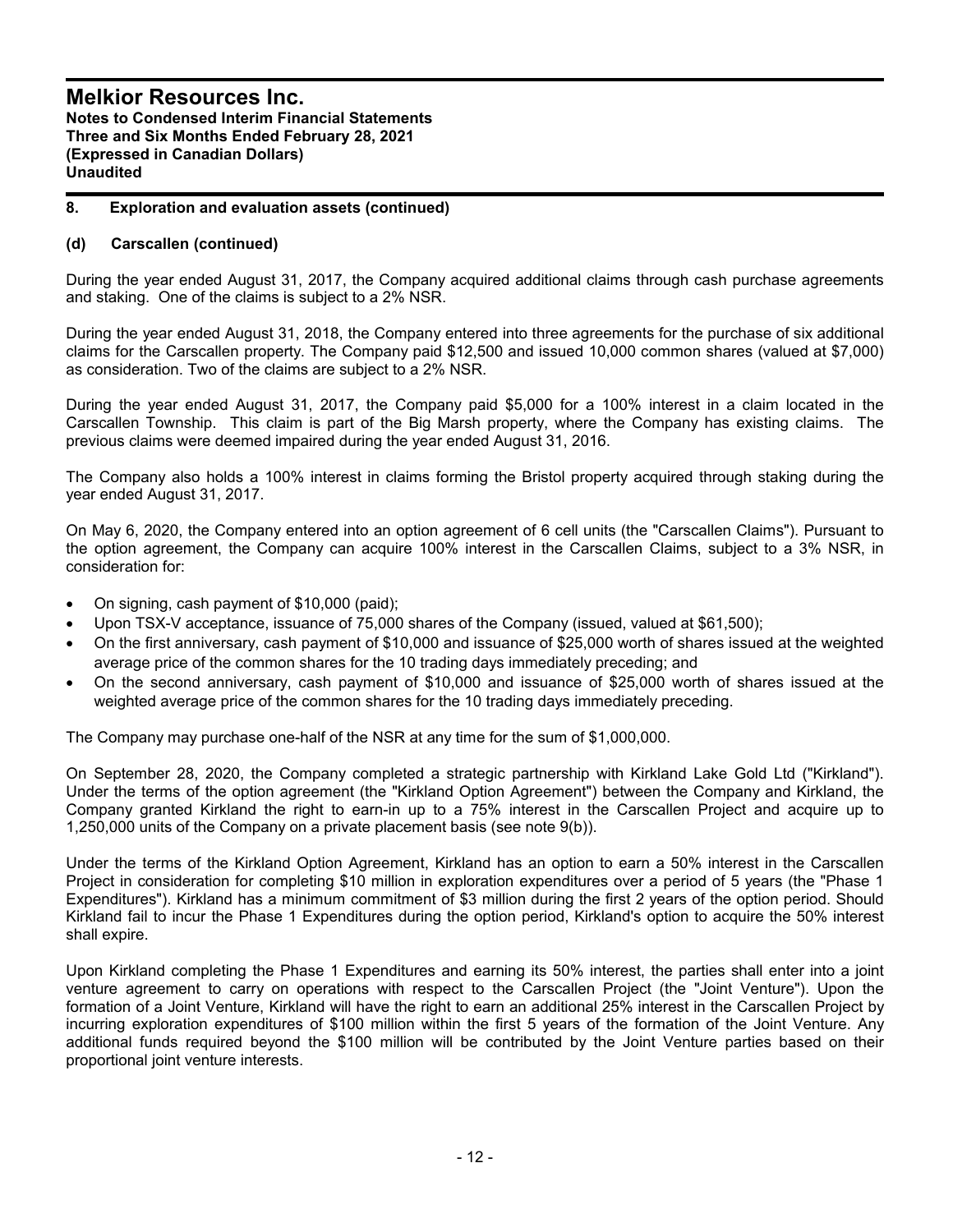### **8. Exploration and evaluation assets (continued)**

### **(e) Hemlo**

On May 12, 2017, the Company entered into an agreement to acquire a 100% interest in the Hemlo property. The Company paid \$5,000 and issued 150,000 common shares (valued at \$90,000) as consideration. The vendor holds a 3% NSR, of which one-third may be purchased by the Company for \$1,000,000.

During the year ended August 31, 2017, the Company acquired additional claims through cash purchase agreements and staking.

On November 20, 2020, the Company announced the closing of an option and joint venture agreement with Barrick Gold Inc. ("Barrick"), a wholly-owned subsidiary of Barrick Gold Corporation. Under the terms of the option agreement entered into between the Company and Barrick (the "Barrick Option Agreement"), Melkior has granted Barrick the right to earn-in up to a 75% interest in the Hemlo Project located 20 kilometres east of Barrick's Hemlo Mine.

Under the terms of the Barrick Option Agreement, Barrick has an option to earn a 75% interest in the Property in consideration for completing \$4 million in exploration expenditures over a period of 5 years. Barrick has a minimum commitment of \$0.5 million during the first 2 years of the option period. Barrick will act as the operator of the Hemlo Project during the option period. All expenditures beyond the minimum commitment are optional. Should Barrick fail to incur the expenditures during the option period, Barrick's option to acquire the 75% interest shall expire.

Upon Barrick completing the expenditures and earning its 75% interest, the parties shall enter into a joint venture agreement to carry on operations with respect to the Hemlo Project. Funds required for further development will be contributed by the joint venture parties based on their proportional joint venture interests. Dilution of a shareholder's interest below 10% will result in the conversion of the interest to a NSR royalty of either 1% or 2% on certain claims dependent on pre-existing royalties.

### **9. Share capital**

### **(a) Authorized share capital**

- (i) an unlimited number of common shares without par value, voting and participating; and
- (ii) an unlimited number of preferred shares with an 8% non-cumulative dividend, redeemable at the request of the Company at paid-up capital.

On February 26, 2020, the Company affected a 10-to-1 stock consolidation, which has been retrospectively applied in these financial statements.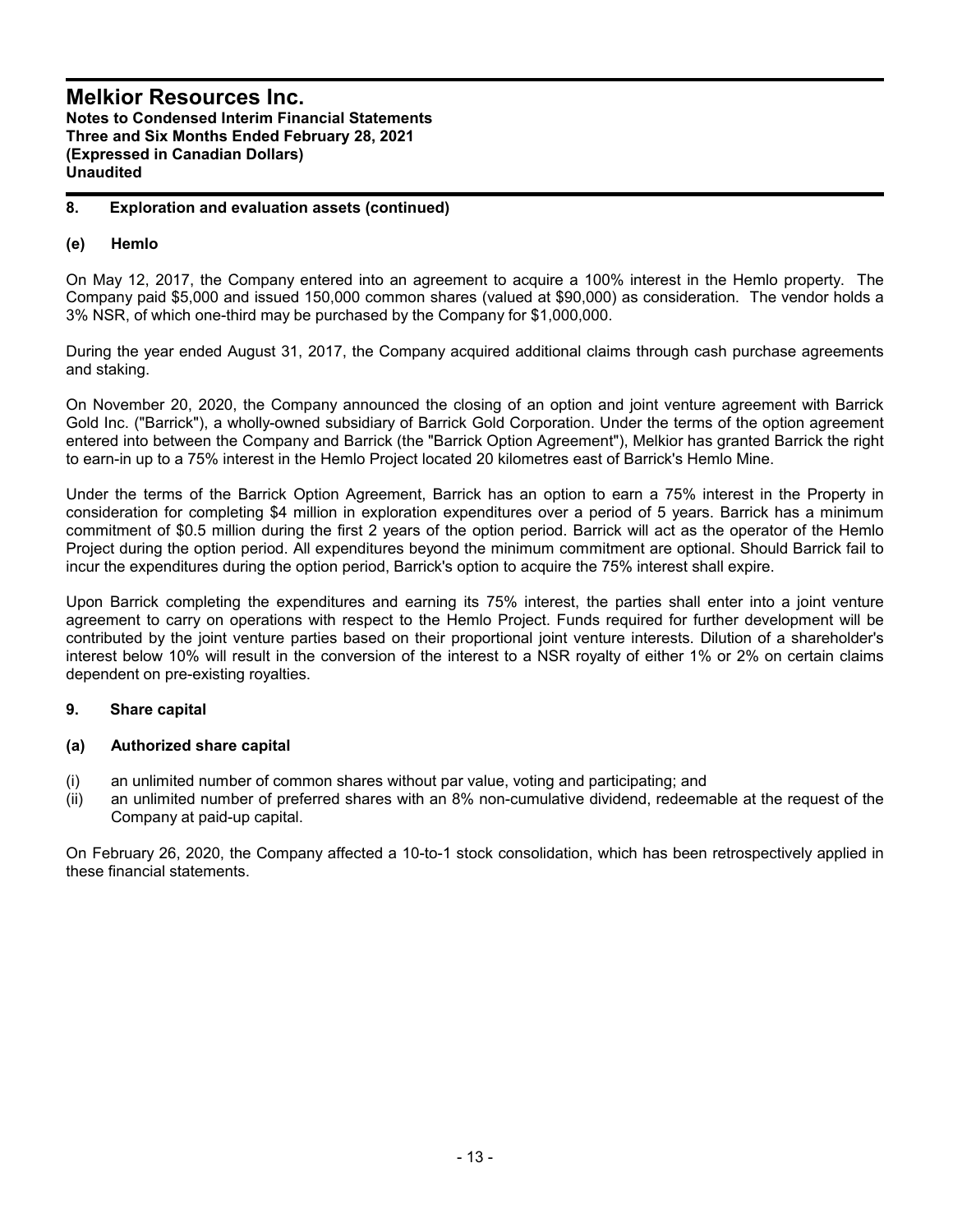### **9. Share capital (continued)**

### **(b) Issued**

During the six months ended February 28, 2021

On September 28, 2020, pursuant to the terms of the Kirkland option agreement, the Company closed a subscription by Kirkland of 1,250,000 units of the Company at \$0.80 per unit on a private placement basis for total gross proceeds of \$1 million. Each unit consists of one common share and one common share purchase warrant. Each warrant will entitle Kirkland to purchase one additional common share of the Company at a price of \$1.20 per share for a period of 2 years from the date of issue.

During the six months ended February 28, 2021, a total of 550,000 stock options were exercised at \$0.20 per share for aggregate gross proceeds of \$110,000. As a result, \$76,732 was transferred from contributed surplus to share capital.

### During the year ended August 31, 2020

On May 22, 2020, the Company issued 75,000 common shares (valued at \$61,500) for the acquisition of Carscallen Claims (see note 8(d)).

On August 28, 2020, the Company closed a non-brokered flow-through private placement and issued 608,695 flowthrough shares at \$1.15 per share for gross proceeds of \$699,999, received subsequent to August 31, 2020. The flowthrough premium paid by investors was calculated as \$0.29 per share. Accordingly, \$176,522 was recorded as flowthrough share liabilities. The Company incurred cash share issuance cost of \$54,000.

### **(c) Stock options**

The Company maintains a stock option plan (the "Plan") pursuant to which options to purchase common shares may be granted for its eligible directors, officers and employees of the Company, as well as persons providing ongoing services to the Company.

The number of shares to be delivered upon the exercise of all options granted under the amended plan shall not exceed 10% of the aggregate number of common shares of the Company issued and outstanding.

Unless indicated otherwise by the Board at the time of grant, one-sixth of options granted shall vest every three months from the date of the grant.

In the event that an optionee ceases to be an eligible person prior to the expiry date of their respective options, the options shall expire 12 months after the termination date or on the expiry date, whichever comes first (except for persons providing investor relations activities who will remain subject to a 30-day expiry period). In the event of termination with cause, the options of an eligible person shall expire on the date of notice of termination.

The purchase price of the common shares, upon exercise of each option granted under the Plan, shall be a price fixed for such option by the Board of Directors upon grant of each such option, but such price shall not be less than the market price at closing of transactions the day prior to the grant or any other regulations by the TSX-V. Each option, unless sooner terminated in accordance with the terms, conditions and limitations thereof, or unless sooner exercised, shall expire on the date determined by the Board of Directors when the option is granted or, failing such determination, not later than upon the tenth anniversary of the grant of the option.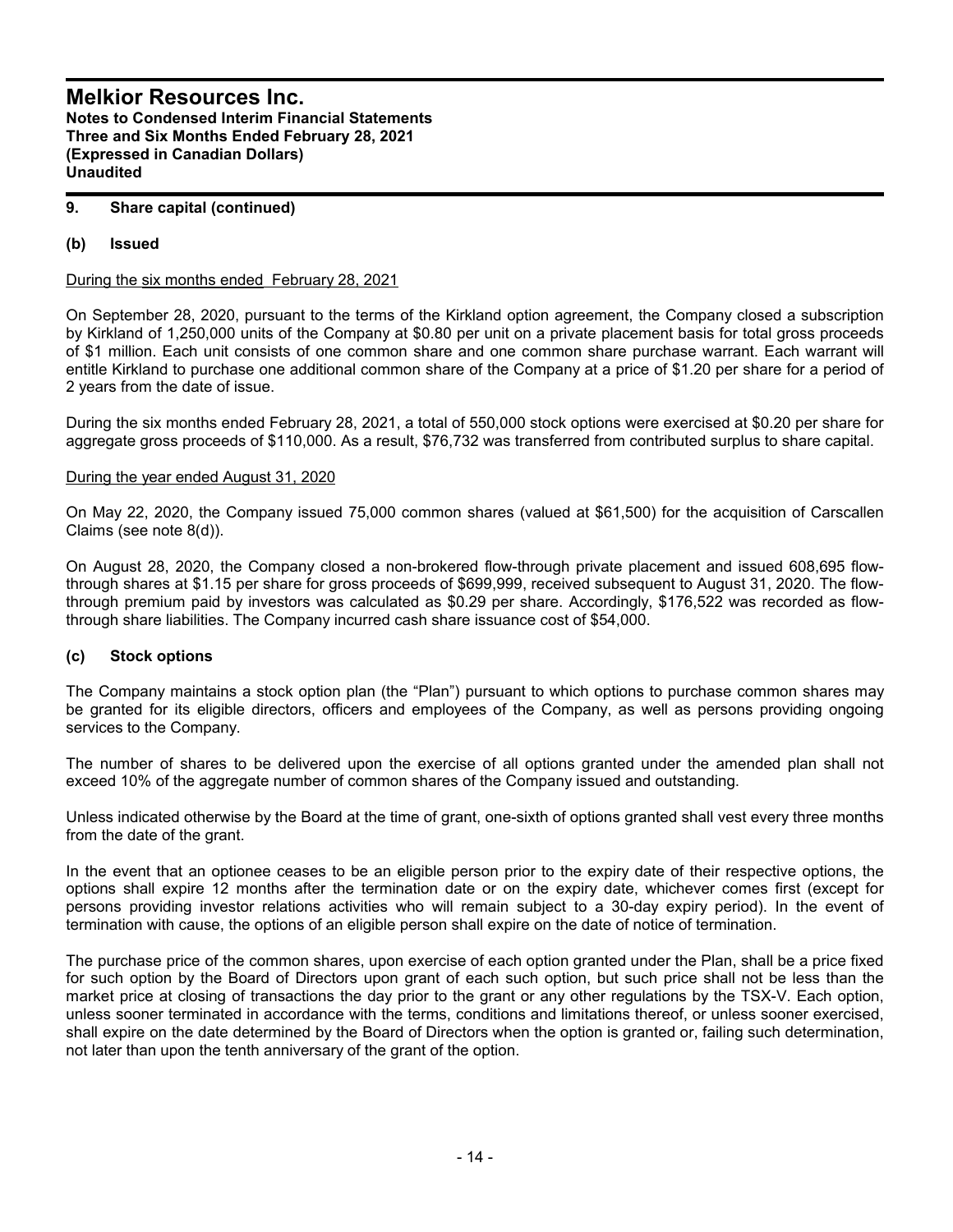### **9. Share capital (continued)**

### **(c) Stock options (continued)**

The total number of options granted to any one individual in any 12-month period will not exceed 5% of the issued common shares. The total number of options granted to a consultant in any 12-month period will not exceed 2% of the issued common shares at the time of grant. The total number of options granted to persons providing investor relations activities in any 12-month period will not exceed 2% of the issued common shares at the time of grant. These options must vest in stages over a 12-month period from the date of grant with no more than 25% of the options vesting in any three-month period.

All share-based payments will be settled in equity. The Company has no legal or constructive obligation to repurchase or settle the options in cash.

A summary of changes of the Company's common share purchase options is presented below for the periods ended February 28, 2021 and 2020:

|                                                                   | Number of<br>stock options                    | Weighted<br>average<br>exercise price |
|-------------------------------------------------------------------|-----------------------------------------------|---------------------------------------|
| Balance, August 31, 2019<br>Issued (i)<br>Forfeited               | 460,000<br>1,025,000<br>(10,000)              | \$<br>1.33<br>0.20<br>1.50            |
| Balance, February 29, 2020                                        | 1,475,000                                     | 0.54                                  |
| Balance, August 31, 2020<br>Issued (ii)<br>Forfeited<br>Exercised | 1,815,000<br>900.000<br>(70,000)<br>(550,000) | \$<br>0.53<br>0.70<br>1.50<br>0.20    |
| Balance, February 28, 2021                                        | 2,095,000                                     | \$<br>0.53                            |

(i) On February 27, 2020, the Company granted 1,025,000 stock options to certain directors and officers of the Company exercisable at a price of \$0.20 per common share. The options vest immediately and expire in five years. The grant date fair value of \$143,000 was assigned to the stock options as estimated by using the Black-Scholes valuation model with the following assumptions: share price of \$0.15, expected dividend yield of 0%, expected volatility of 165%, which is based on historical volatility of the Company's share price, risk-free rate of return of 1.14% and an expected maturity of five years. For the three and six months ended February 28, 2021, \$nil was expensed to sharebased payment (three and six months ended February 29, 2020 - \$143,000).

(ii) On February 22, 2021, the Company granted 900,000 stock options to certain directors of the Company exercisable at \$0.70 per common share. The options vest immediately and expire in five years. The grant date fair value of \$524,000 was assigned to the stock options as estimated by using the Black-Scholes valuation model with the following assumptions: share price of \$0.65, expected dividend yield of 0%, expected volatility of 146%, which is based on historical volatility of the Company's share price, risk-free rate of return of 0.67% and an expected maturity of 5 years. For the three and six months ended February 28, 2021, \$524,000 was expensed to share-based payments.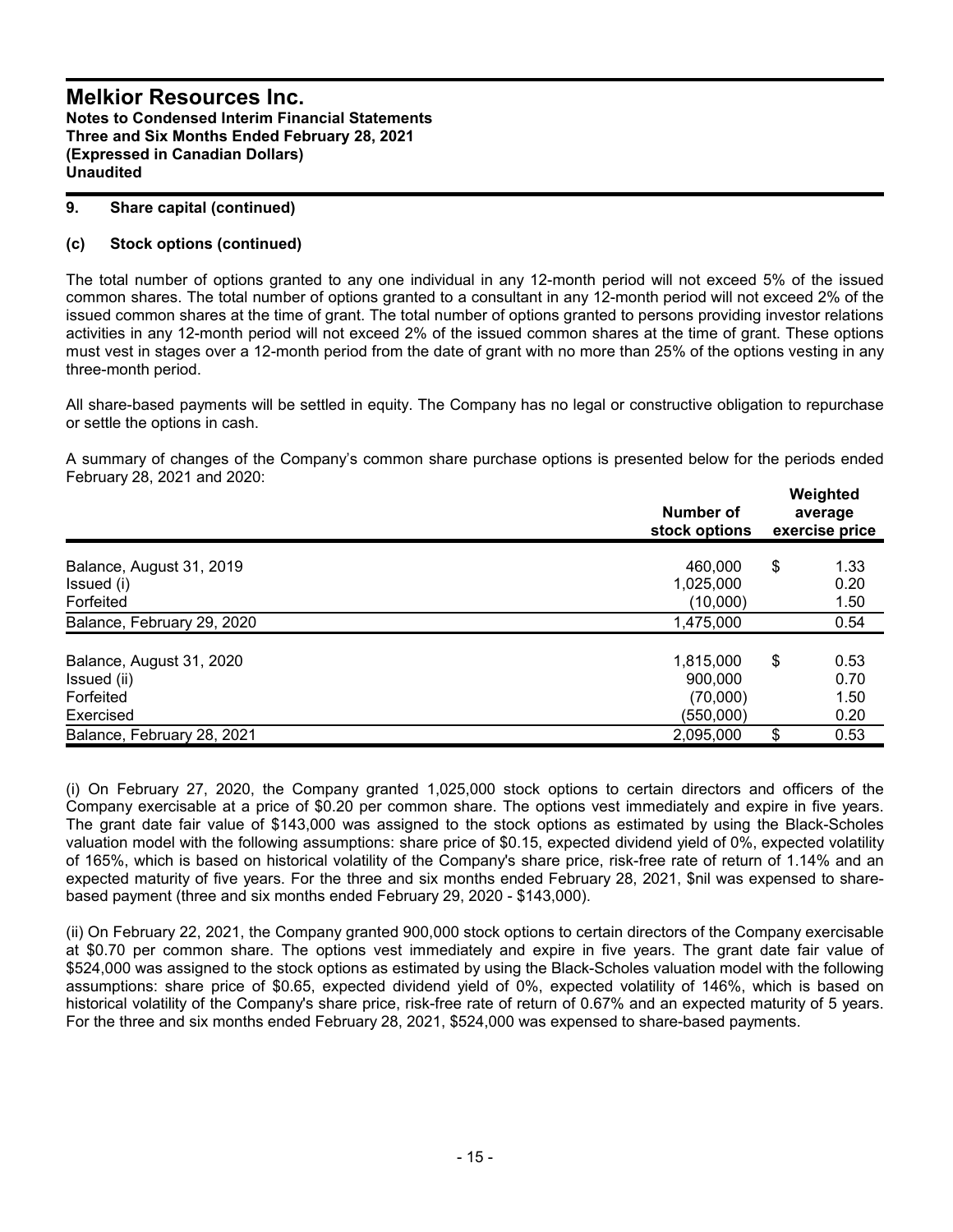### **9. Share capital (continued)**

### **(c) Stock options (continued)**

The following table reflects the actual stock options issued and outstanding as of February 28, 2021:

| <b>Expiry date</b>             | <b>Exercise</b><br>price(\$) | <b>Weighted average</b><br>remaining<br>contractual<br>life (years) | Number of<br>options<br>outstanding | Number of<br>options<br>vested<br>(exercisable) |  |
|--------------------------------|------------------------------|---------------------------------------------------------------------|-------------------------------------|-------------------------------------------------|--|
|                                | 1.00                         | 0.25                                                                | 160,000                             | 160,000                                         |  |
| May 31, 2021<br>April 22, 2023 | 0.35                         | 2.15                                                                | 50,000                              | 50,000                                          |  |
| January 10, 2024               | 1.50                         | 2.87                                                                | 100.000                             | 100.000                                         |  |
| February 27, 2025              | 0.20                         | 4.00                                                                | 475.000                             | 475,000                                         |  |
| June 25, 2023                  | 0.80                         | 2.32                                                                | 410.000                             | 410,000                                         |  |
| February 22, 2026              | 0.70                         | 4.99                                                                | 900,000                             | 900,000                                         |  |
|                                |                              |                                                                     |                                     |                                                 |  |
|                                | 0.66                         | 3.71                                                                | 2,095,000                           | 2,095,000                                       |  |

### **(d) Warrants**

Warrant transactions and the number of warrants outstanding are summarized as follows:

|                                                                           | Number of<br>warrants  | Weighted<br>average<br>exercise price |
|---------------------------------------------------------------------------|------------------------|---------------------------------------|
| Balance, August 31, 2019, February 29, 2020 and August 31, 2020<br>Issued | 2,000,000<br>1.250.000 | 0.85<br>1.20                          |
| Balance, February 28, 2021                                                | 3,250,000              | 0.98                                  |

The following warrants were outstanding and exercisable as of February 28, 2021:

| <b>Expiry date</b> | <b>Exercise</b><br>price(\$) | <b>Weighted average</b><br>remaining<br>contractual<br>life (years) | Number of<br>warrants<br>outstanding | Number of<br>warrants<br>exercisable |  |
|--------------------|------------------------------|---------------------------------------------------------------------|--------------------------------------|--------------------------------------|--|
| June 8, 2023 (i)   | 0.85                         | 2.27                                                                | 2,000,000                            | 2,000,000                            |  |
| September 28, 2022 | 1.20                         | 1.58                                                                | 1,250,000                            | 1,250,000                            |  |
|                    | 0.98                         | 2.01                                                                | 3,250,000                            | 3,250,000                            |  |

(i) In January 2021, the Company extended the expiry date of the 2,000,000 warrants from June 8, 2021 to June 8, 2023.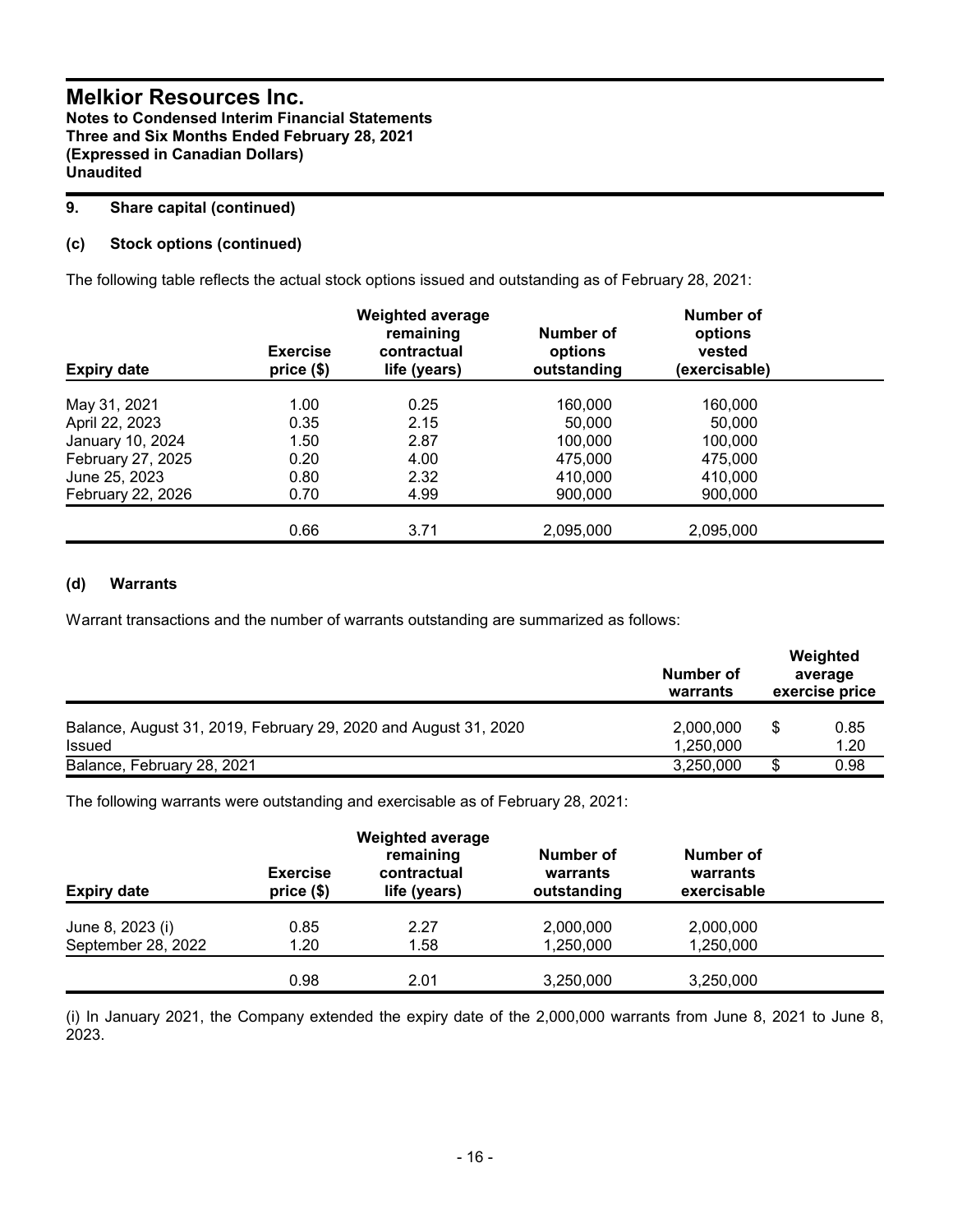**Notes to Condensed Interim Financial Statements Three and Six Months Ended February 28, 2021 (Expressed in Canadian Dollars) Unaudited**

### **9. Share capital (continued)**

**(e) Finders' warrants**

|                                                                   | Number of<br>warrants | Weighted<br>average<br>exercise price |              |
|-------------------------------------------------------------------|-----------------------|---------------------------------------|--------------|
| Balance, August 31, 2019<br><b>Expired</b>                        | 75.321<br>(46.154)    |                                       | 0.85<br>0.70 |
| Balance, February 29, 2020, August 31, 2020 and February 28, 2021 | 29.167                |                                       | 1.10         |

The following finders' warrants were outstanding and exercisable as of February 28, 2021:

| <b>Expiry date</b> | <b>Exercise</b><br>$price($)$ | <b>Weighted average</b><br>remaining<br>contractual<br>life (years) | Number of<br>warrants<br>outstanding | Number of<br>warrants<br>exercisable |  |
|--------------------|-------------------------------|---------------------------------------------------------------------|--------------------------------------|--------------------------------------|--|
| April 2, 2021 (i)  | 1.10                          | 0.09                                                                | 29.167                               | 29.167                               |  |

(i) Subsequent to February 28, 2021, 29,167 finders' warrants expired unexercised.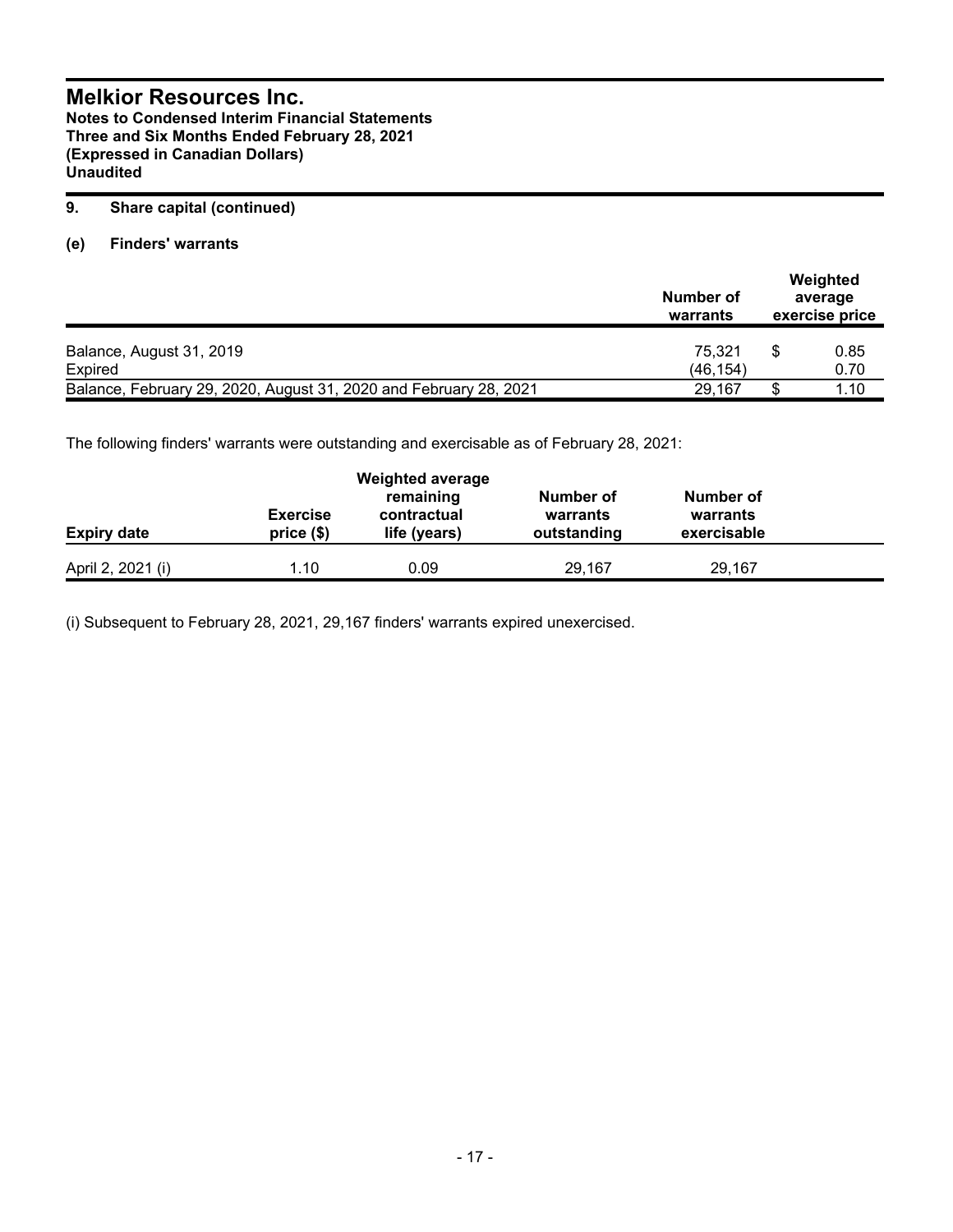### **10. Related party transactions**

The Company's related parties include companies controlled by officers and close family members of directors and key management, as described below.

Unless otherwise stated, none of the transactions incorporated special terms and conditions and no guarantees were given or received. Outstanding balances are usually settled in cash.

The Company's key management personnel are members of the Board of Directors (of which the president of the Company is a member), as well as the chief financial officers and the corporate secretary. Key management compensation is as follows:

|                                                                                      | <b>Three Months</b><br><b>Ended</b><br>February 28,<br>2021 |                           | <b>Three Months</b><br><b>Ended</b><br>February 28,<br>2020 |                   | <b>Six Months</b><br><b>Ended</b><br>February 28,<br>2021 |                            | <b>Six Months</b><br><b>Ended</b><br>February 28,<br>2020 |                                   |
|--------------------------------------------------------------------------------------|-------------------------------------------------------------|---------------------------|-------------------------------------------------------------|-------------------|-----------------------------------------------------------|----------------------------|-----------------------------------------------------------|-----------------------------------|
| Consulting and management fees (i)<br>Professional fees (ii)<br>Regulatory fees (ii) | \$                                                          | 18,750<br>9,463<br>10,997 | \$                                                          | 7.690<br>5,113    |                                                           | 37.500<br>18.298<br>15,711 | \$                                                        | $\blacksquare$<br>15,326<br>9,669 |
| Total short-term compensation<br>Share-based payments                                |                                                             | 39.210<br>524,000         |                                                             | 12,803<br>143,000 |                                                           | 71,509<br>524,000          |                                                           | 24,995<br>143,000                 |
| Total key management compensation                                                    |                                                             | 563,210                   | \$                                                          | 155,803           |                                                           | 595,509                    | \$                                                        | 167,995                           |

As at February 28, 2021, the balance due to related parties amounted to \$4,110 (August 31, 2020 - \$30,787) and was recorded in accounts payable and accrued liabilities.

(i) Management fees to the Company's CEO are paid pursuant to a 2020 consulting agreement under which Silverwater Capital Corp., a company controlled by the Company's CEO, receives a monthly fee of \$5,000. The Company can terminate the agreement with three months' notice.

(ii) During the three and six months ended February 28, 2021, the Company paid professional fees and regulatory fees of \$20,460 and \$34,009, respectively (three and six months ended February 29, 2020 - \$12,803 and \$24,995, respectively) to Marrelli Support Services Inc. ("MSSI"), DSA Corporate Services Inc. ("DSA Corp") and DSA Filing Services Limited ("DSA Filing"), together known as the "Marrelli Group", for:

- Eric Myung, an employee of Marrelli Group, to act as the CFO of the Company;
- Bookkeeping services;
- Regulatory filing services;
- Corporate secretarial services.